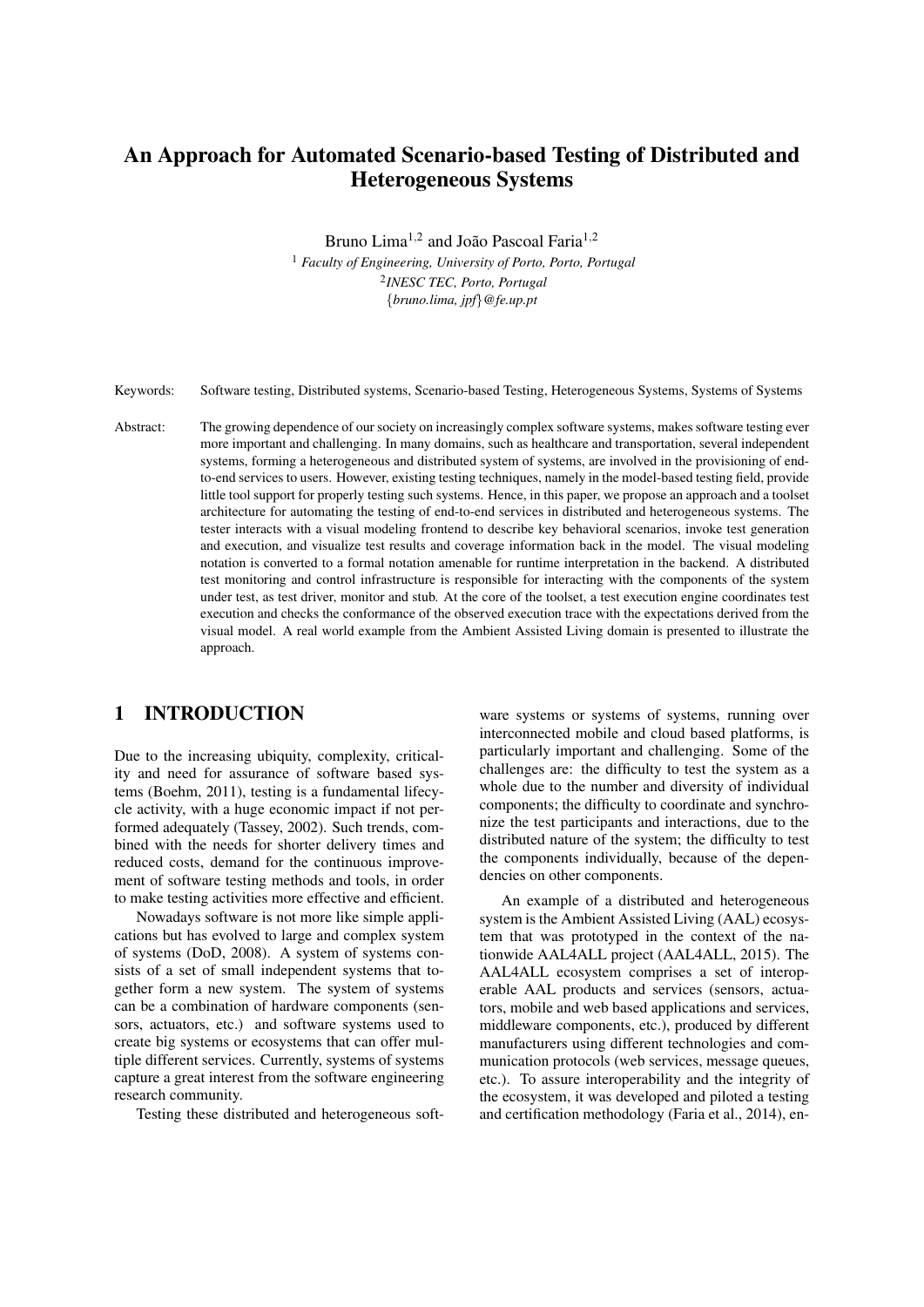compassing the specification of 'standard' interfaces and component categories, the specification of unit (component) and integration test scenarios, and the test implementation and execution on candidate components by independent test labs. A major problem faced during test implementation and execution was related with test automation, due to the diversity of component types and communication interfaces, the distributed nature of the system, and the lack of support tools. Similar difficulties have been reported in other domains, such as the railway domain (Torens and Ebrecht, 2010). In fact, we found in the literature limited tool support for automating the whole process of specification-based testing of distributed and heterogeneous systems.

Hence, the main objective of this paper is to propose an approach and a toolset architecture to automate the whole process of model-based testing of distributed and heterogeneous systems in a seamless way, with a focus on integration testing, but supporting also unit (component) and system testing. As compared to existing approaches, the proposed approach and architecture provide significant benefits regarding efficiency and effectiveness: the only manual activity required from the tester is the creation (with tool support) of partial behavioral models of the system under test (SUT), using feature-rich industry standard notations (UML 2 sequence diagrams), together with model-to-implementation mapping information, being all the needed runtime test components provided by the toolset for different platforms and technologies; the ability to test not only the interactions of the SUT with the environment, but also the interactions among components of the SUT, following an adaptive test generation and execution strategy, to improve fault detection and localization and cope with non-determinism in the specification or the SUT.

The rest of the paper is organized as follows: Section 2 describes the state of the art. Section 3 presents an overview of the proposed approach and test process. Section 4 introduces the toolset architecture. Section 5 concludes the paper and points out future work. A running example from the AAL domain is used to illustrate the approach presented.

# 2 STATE OF THE ART

We analyze in this section work in areas most closely related with specification-based (model-based) testing of distributed and heterogeneous systems.

### 2.1 Model-based testing

Model based testing (MBT) techniques and tools have attracted increasing interest from academia and industry (Utting and Legeard, 2007), because of their potential to increase the effectiveness and efficiency of the test process, by means of the automatic generation of test cases (test sequences, input test data, and expected outputs) from behavioral models of the system under test (SUT). However, MBT approaches found in the literature suffer from several limitations (Dias Neto et al., 2007). The most common limitation is the lack of integrated support for the whole test process. This is a big obstacle for the adoption of these approaches by industry, because of the effort required to create or adapt tools to implement some parts of the test process. Other common problems with existing MBT approaches are the difficulty to avoid the explosion of the number of test cases generated (in the first stages of the test automation process) and the difficulty to bridge the gap between the model and the implementation (in the last stages of test automation process, namely in the conversion of abstract test cases to concrete test cases). In recent MBT approaches (Moreira and Paiva, 2014; Faria and Paiva, 2014), researchers try to overcome the first problem (test case explosion) by the usage of behavioral models focusing on specific scenarios or patterns, and the second problem (test case concretization) by providing test concretization and execution mechanisms that require simple mapping information from the user.

# 2.2 Model-based testing approaches using UML sequence diagrams

Being a feature-rich industry standard, UML 2 sequence diagrams (SD) are particularly well suited for supporting scenario-based MBT approaches. With the features introduced in UML 2, parameterized sequence diagrams (SD) can be used to model both simple and complex behavioral scenarios, with control flow variants, temporal constraints, and conformance control operators. Although some works exist to derive test scenarios (partial behavioral specifications) from state machine based behavioral models (full behavioral specifications), the construction of partial behavioral specifications (SDs or natural language counterparts) seems more accessible for industrial adoption than the construction of full behavioral specifications. For that reason, we privilege the usage of UML SDs (irrespective of whether they are created from scratch by the user or generated automatically from other behavioral models).

In the literature it can be found some test automa-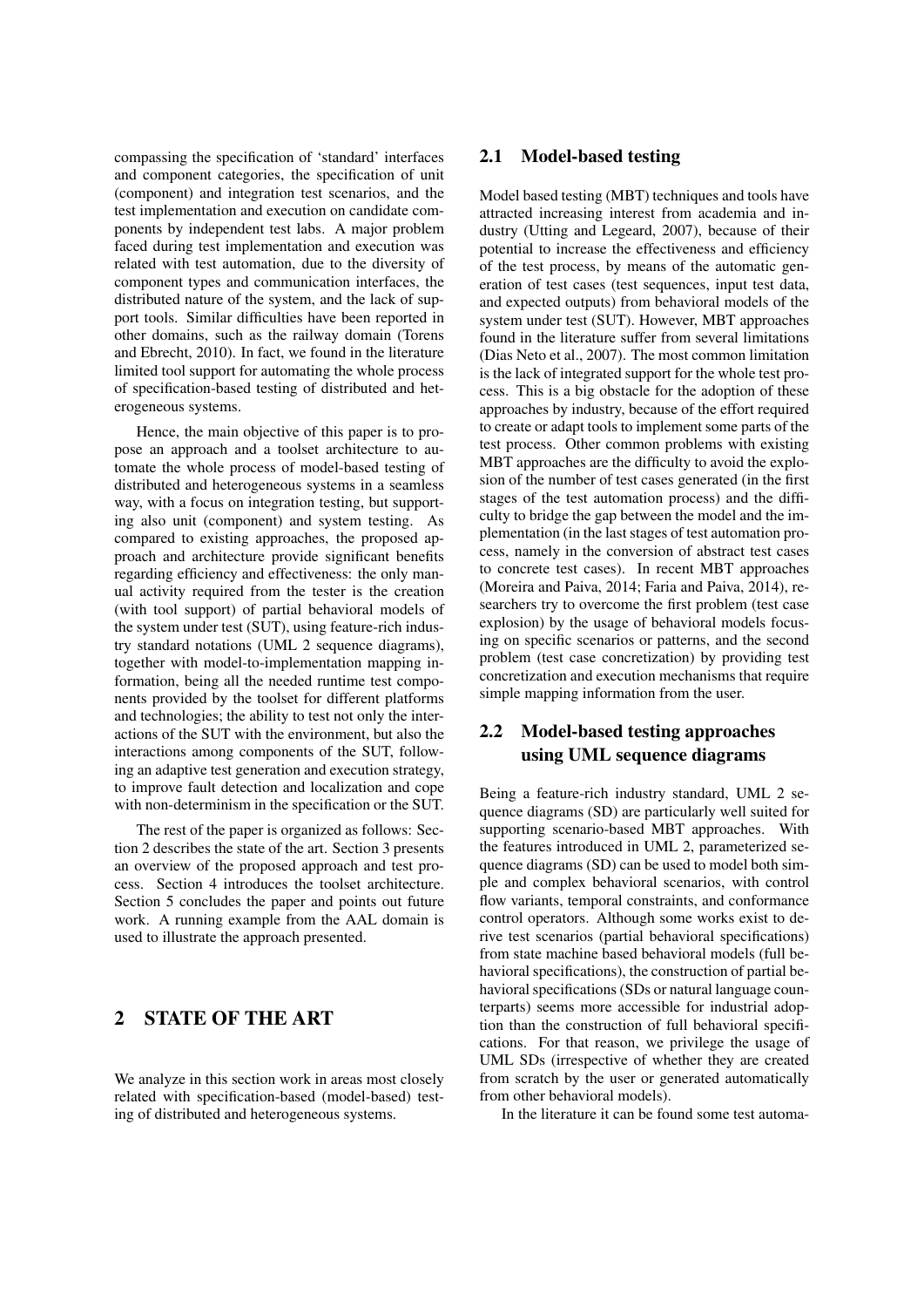tion approaches based on UML SDs, but those approaches fall short for the testing of distributed and heterogeneous systems.

Of particular relevance in the context of this paper is the UML Checker toolset developed in recent work of the authors (Faria, 2014; Faria and Paiva, 2014), with several advantages over other approaches, namely regarding the level of support of UML 2 features. The toolset supports the conformance testing of standalone object-oriented applications against test scenarios specified by means of so called test-ready SDs. Test-ready SDs are first translated to a form of extended Petri Nets (Event-Driven Colored Petri Nets) for efficient incremental conformance checking, with a limited support for parallelism and concurrency. Besides external interactions with users and client applications, internal interactions between objects in the system are also monitored using Aspect-Oriented Programming (AOP) techniques (Kiczales et al., 1997), and checked against the ones specified in the model. The testing of distributed systems is not supported, but some of the techniques developed have the potential to be reused for the testing of distributed and heterogeneous systems, where, instead of modeling and testing interactions between objects in a standalone application, one is interested in modeling and testing interactions between components in a distributed system.

Other examples of test automation approaches based on UML SDs are the SCENTOR tool, targeting e-business EJB applications (Wittevrongel and Maurer, 2001), the MDA-based approach of (Javed et al., 2007), and the IBM Rational Rhapsody TestConductor AddOn (IBM, 2013), targeting real time embedded applications. A comparison of the strengths and weaknesses of these approaches can be found in (Faria and Paiva, 2014).

# 2.3 Test automation for distributed systems

Although we didn't find in the literature MBT approaches supporting in an integrated fashion the whole test automation process for distributed systems, we found several works supporting parts of the process, that can help in the construction of an integrated approach and toolset. The most relevant ones are mentioned next.

An additional difficulty in applying MBT techniques for distributed systems is that their distributed nature imposes theoretical limitations on the conformance faults that can be detected by the test components, depending on the test architecture used (Hierons et al., 2011; Hierons, 2014); finding a test architecture that simultaneously maximizes the fault detection capability and minimizes the overhead and delays caused by test coordination is still an open problem. Existent MBT approaches for distributed systems also lack the support for: internal interaction monitoring (between the SUT components), to improve fault detection and localization; adaptive (online) test generation strategies, to cope with non-determinism in the specification or the SUT (Hierons, 2014); feature-rich industry standard notations such as UML SDs.

Regarding test concretization and execution for distributed and heterogeneous systems, we found in the literature several reference architectures and frameworks that can be adapted for building a fully integrated test automation solution: test architectures for testing distributed systems proposed by (Ulrich and König, 1999); the STAF software testing automation framework, that can be used for coordinating distributed test components running on multiple platforms (STAF, 2014); the RemoteTest framework for testing distributed systems, which design was proposed in (Torens and Ebrecht, 2010); the FiLM runtime monitoring tool for distributed systems (Zhang et al., 2009); the DiCE approach for continuously and automatically exploring and checking the behavior of federated and heterogeneous distributed systems, which design was proposed in (Canini et al., 2011); the hybrid SUT test monitoring framework proposed in (Hierons, 2014).

# 3 APPROACH AND PROCESS

Our main objective is the development of an approach and a toolset to automate the whole process of modelbased testing of distributed and heterogeneous systems in a seamless way, with a focus on integration testing, but supporting also unit (component) and system testing. The only manual activity (to be performed with tool support) should be the creation of the input model of the SUT.

To that end, our approach is based on the following main ideas:

- *•* the adoption of different 'frontend' and 'backend' modeling notations, with an automatic translation of the input behavioral models created by the user in an accessible 'frontend' notation (using industry standards such as UML (OMG, 2011)), to a formal 'backend' notation amenable for incremental execution at runtime (such as extended Petri Nets as in our previous work for objectoriented systems (Faria and Paiva, 2014));
- the adoption of an online and adaptive test strategy, where the next test input depends on the se-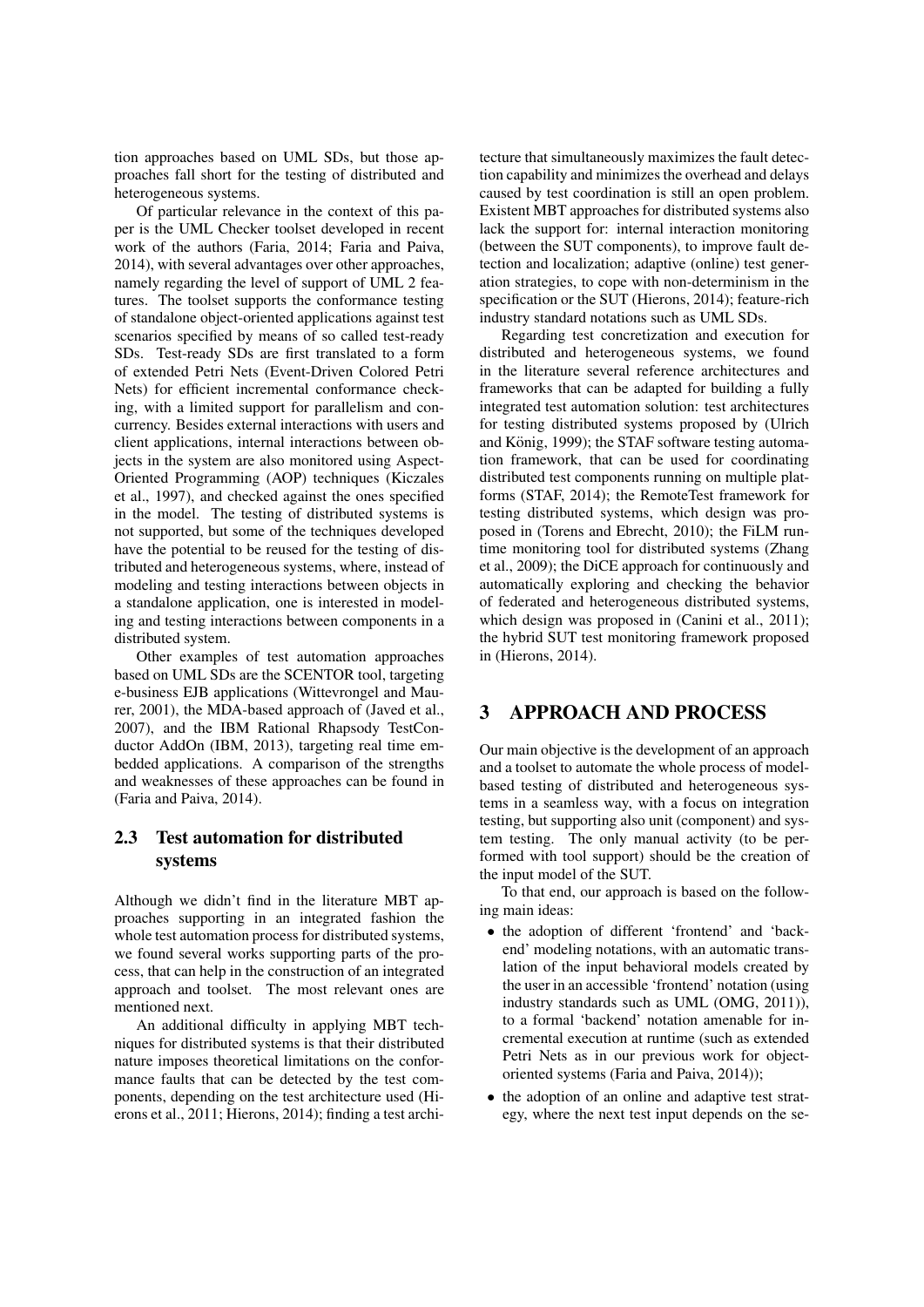

Figure 1: Dataflow view of the proposed test process.

quence of events that has been observed so far and the resulting execution state of the formal backend model, to allow for non-determinism in either the specification or the SUT (Hierons, 2014);

• the automatic mapping of test results (coverage and errors) to the 'frontend' modeling layer.

Figure 1 depicts the main activities and artifacts of the proposed test process based on the above ideas. The main activities are described in the next subsections and illustrated with a running example.

### 3.1 Visual modeling

The behavioral model is created using an appropriate UML profile (OMG, 2011)(Gross, 2005) and an existing modeling tool. We advocate the usage of UML 2 SDs, with a few restrictions and extensions, because they are well suited for describing and visualizing the interactions that occur between the components and actors of a distributed system. UML deployment diagrams can also be used to describe the distributed structure of the SUT. Mapping information between

the model and the implementation, needed for test execution (such as the actual location of each component under test), may also be attached to the model with tagged values.

To illustrate the approach, we use a real world example from the AAL4ALL project, related with a fall detection and alert service. As illustrated in Figure 2, this service involves the interaction between different heterogeneous components running in different hardware nodes in different physical locations, as well as three users.



Figure 2: UML deployment diagram of a fall detection scenario.

A behavioral model for a typical fall detection scenario is shown in Figure 3. In this scenario, a care receiver has a smartphone that has installed a fall detection application. When this person falls, the application detects the fall using the smartphone's accelerometer and provides the user a message which indicates that it has detected a drop giving the possibility for the user to confirm whether he/she needs help. If the user responds that he/she does not need help (the fall was slight, or it was just the smartphone that fell to the ground), the application does not perform any action; however, if the user confirms that needs help or does not respond within 5 seconds (useful if the person became unconscious due to the fall), the application raises two actions in parallel. On the one hand, it makes a call to a previously clearcut number to contact a health care provider (in this case can be a formal or informal caregiver); on the other hand, it sends the fall occurrence for a Personal Assistance Record database and sends a message to a portal that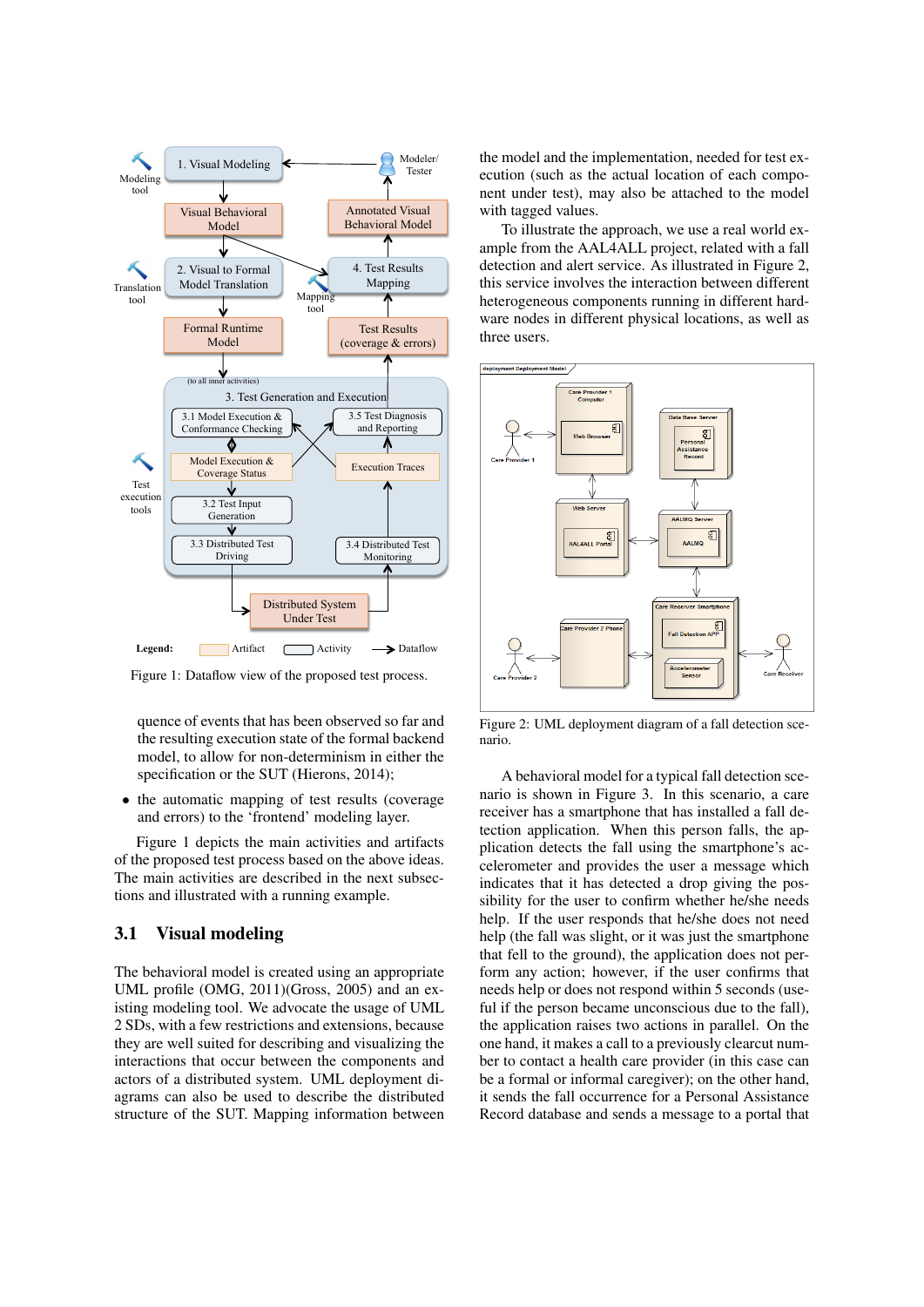

Figure 3: UML sequence diagram representing the interactions of the fall detection scenario. The diagram is already painted after a failed test execution in which the fall detection application didn't send an emergency call.

is used by a caregiver (e.g. a doctor or nurse) that is responsible for monitoring this care receiver. The last two actions are performed through a central component of the ecosystem called AALMQ (AAL Message Queue), which allows incoming messages to be forwarded to multiple subscribers, according to the publish-subscribe pattern (Gamma et al., 1994). To facilitate the representation of a request for input from the user with a timeout and a default response, we use the special syntax *request(confirm fall, {yes, no}, yes, 5 sec)*, where the first argument identifies the message, the second argument is the set of valid answers, the third is the default answer in case of timeout, and the last argument is the timeout time.

## 3.2 Visual to formal model translation

For the formal runtime model, we advocate the usage of *Event-Driven Colored Petri Nets* – a sort of extended Petri Nets proposed in our previous work for testing object-oriented systems (Faria and Paiva, 2014), with the addition of time constraints as found in Timed Petri Nets. We call the resulting Petri Nets *Timed Event-Driven Colored Petri Nets*, or TEDCPN for short. Petri Nets are well suited for describing in a rigorous and machine processable way the behavior of distributed and concurrent systems, usually requiring fewer places than the number of states of equivalent finite state machines. Translation rules from UML 2 SDs to Event-Driven Colored Petri Nets have been defined in (Faria and Paiva, 2014). Rules for translating time and duration constraints in SDs to time constraints in the resulting Petri Net can also be defined.

Figure 4 shows the TEDCPN derived from the SD of Figure 3, according to the rules described in (Faria and Paiva, 2014) and additional rules for translating time constraints.

The generated TEDCPN is partitioned into a set of fragments corresponding to the participants in the source SD. Each fragment describes the behavior local to each participant and the communication with other participants via boundary places.

Transitions may be optionally labeled with an *event*, a *guard* (with braces) and a *time interval* (with square brackets). Events correspond to the sending or receiving of messages in the source SD. Guards correspond to the conditions of conditional interaction fragments in the source SD. Time intervals correspond to duration and time constraints in the source SD. A transition can only fire when there is at least one token in each input place, the event (if defined) has occurred, the guard (if defined) holds, and the time elapsed since the transition became enabled (i.e.,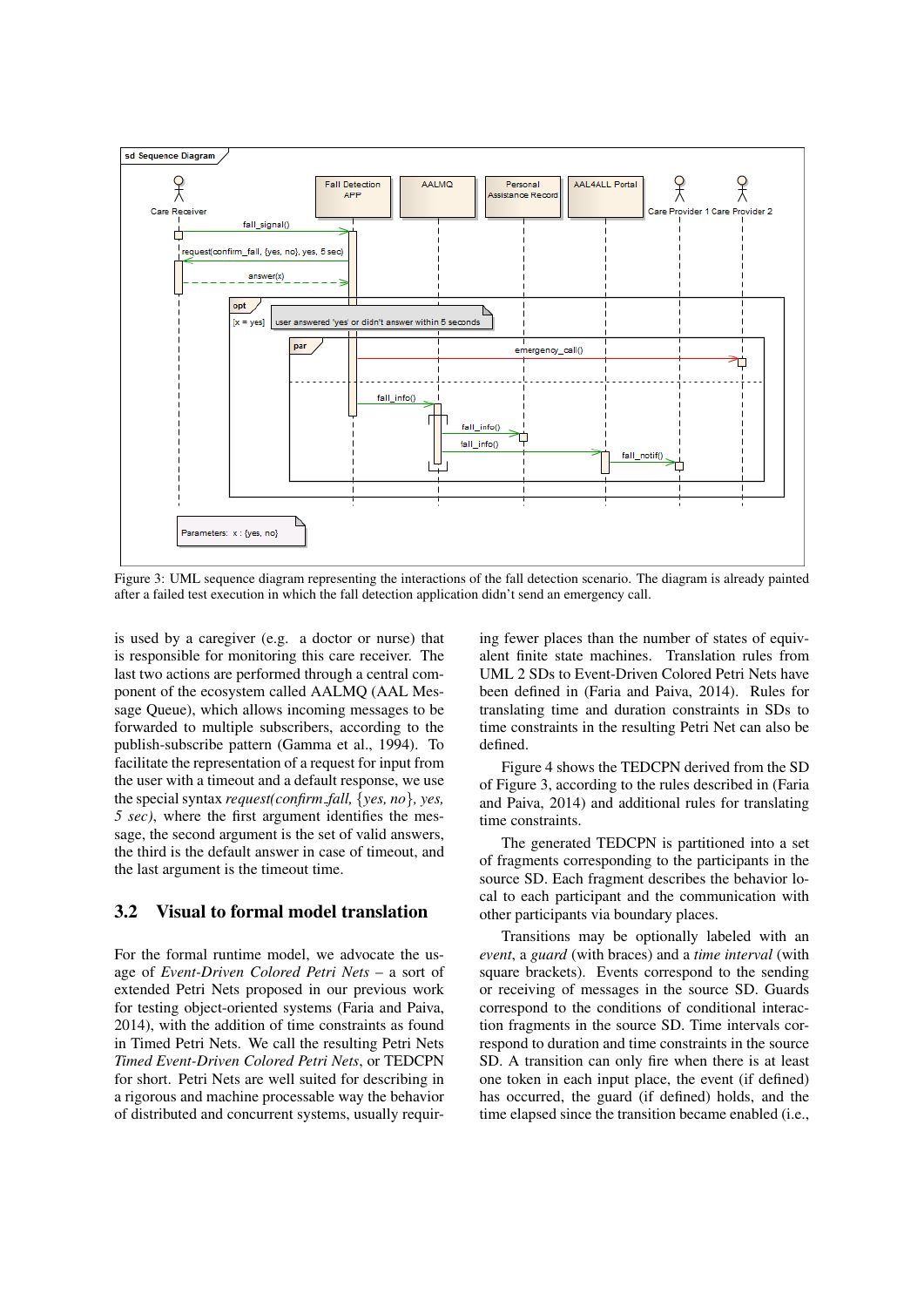

Figure 4: TEDCPN derived from the SD of Figure 3. The net is marked in a final state of a failed test execution in which the fall detection application didn't send an emergency call.

since there is a token in each input place) lies within the time interval (if defined).

Incoming and outgoing arcs of a transition may be labeled with a pattern matching expression describing the value (token) to be taken from the source place or put in the target place, respectively, being 1 the default. For example, in Figure 4 the transition labeled "?answer(x)" has an input arc labeled "x", where "x" represents a local variable of the transition. The transition can only fire if the value of the token in the source place is the same as the value of the argument of the event. Then, the value of "x" is placed in the target place.

For testing purposes, the events in the runtime model are marked as *observable* (default) or *controllable*. Controllable events (underlined) are to be injected by the test harness (playing the role of a test driver, simulating an actor) when the corresponding transition becomes enabled. Controllable events correspond to the sending of messages from actors in the source SD. All other events are observable, i.e., they are to be monitored by the test harness. For example, when the TEDCPN of the example starts execution (i.e., a token is put in the start place), the initial unlabeled transition is executed and a token is placed in the initial place of each fragment. At that point, the only transition enabled is the one labeled with the

"!fall\_signal" controllable event, so the test harness will inject that event (simulating the user) and test execution proceeds.

This mechanism provides a unified framework with monitoring, testing and simulation capabilities. In one extreme case, all events in the model may be marked as observable, in which case the test system acts as a runtime monitoring and verification system. In the other extreme case, all events in the model may be marked as controllable, in which case the test system acts as a simulation system. This also allows, the usage of the same model with different markings of observable and controllable events for integration and unit testing.

### 3.3 Test generation and execution

#### 3.3.1 Test generation

Using the UML 2 interaction operators, a single SD, and hence the TEDCPN derived from it, may describe multiple control flow variants, that require multiple test cases for being properly exercised.

In the running example, from the reading of the set of interactions represented in Figure 3, one easily realizes that there are three test paths to be exercised (with at least one test case for each test path).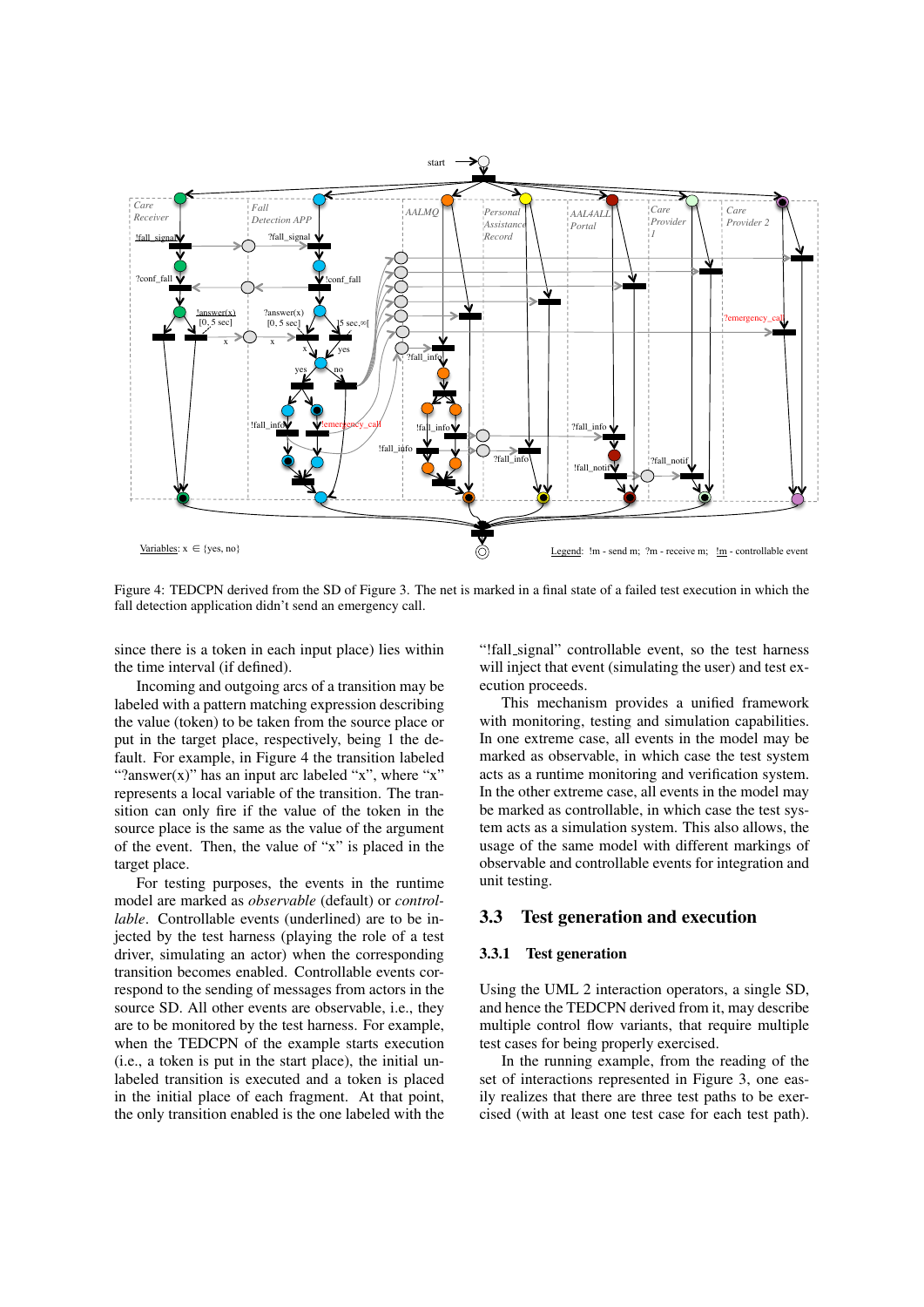The first test path (TP1) is the case where the care receiver responds negatively to the application and the application doesn't trigger any action. The second test path (TP2) is the situation where the user confirms to the application that he/she needs help and after that the application triggers the actions. The last test path (TP3) corresponds to the situation where the user doesn't answer within the defined time limit and the application triggers the remaining actions automatically. If one wants also to exercise the boundary values of allowed response time (close to 0 and close to 5 seconds), then two test cases can be considered for each of the test paths TP1 and TP2, resulting in a total of 5 test cases.

Equivalently, in order to exercise all nodes, edges and boundary values in the TEDCPN, several test cases are needed. In the example, one could exercise the two outgoing paths after the "?conf fall" event, the two possible values of variable "x" in the "!answer(x)" event, and the two boundary values of the "[0, 5 sec]" interval, in a total of 5 test cases.

In general, the required test cases can be generated using an offline strategy (with separate generation and execution phases) or an online test strategy (with intermixed generation and execution phases) (Utting et al., 2012). In an offline strategy, the test cases are determined by a static analysis of the model, assuming the SUT behaves deterministically. But that is not often the case, so we prefer an online, adaptive, strategy, in which the next test action is decided based on the current execution state. Whenever multiple alternatives can be taken by the test harness in an execution state, the test harness must choose one of the alternatives and keep track of unexplored alternatives (i.e., model coverage information) to be exercised in subsequent test repetitions.

#### 3.3.2 Test execution

Test execution involves the simultaneous execution of: (i) the set of components under test (CUTs); (ii) the formal runtime model (TEDCPN), dictating the possible test inputs and the expected outputs from the CUTs in each step of test execution; (iii) a local test component for each CUT, running in the same node of the CUT, able to perform the roles of test driver (i.e., send test inputs to the CUT, simulating an actor) and test monitor (i.e., monitor all the messages sent or received by the CUT).

The collection of monitored events (message sending and receiving events) forms an *execution trace*. Testing succeeds if the observed execution trace *conforms to* the formal behavioral model, in the sense that it belongs to the (possibly infinite) set of valid traces defined by the model.

Conformance checking is performed *incrementally* as follows: (i) initially, the execution of the TED-CPN is started by placing a token in the start place and firing transitions until a quiescent state is reached (a state where no transition can fire); (ii) each time a quiescent state is reached having an enabled transition labeled with a controllable event, the test harness itself generates the event (i.e., the message specified in the event is sent to the target CUT by the appropriate test driver) and the execution status of the TEDCPN is advanced to a new quiescent state; (iii) each time an observable event is monitored (by a test monitor), the execution state of the TEDCPN is advanced until a new quiescent state is reached; (iv) the two previous steps are repeated until the final state of the TEDCPN is reached (i.e., a token is placed in the final place), in which case test execution succeeds, or until a state is reached in which there is no controllable event enabled and no observable event has been monitored for a defined wait time, in which case test execution fails. The latter situation is illustrated in Figure 4. Depending on the conformance semantics chosen, the observation of an unexpected event may also be considered a conformance error.

To minimize communication overheads, the TED-CPN can itself be executed in a *distributed* fashion, by executing each fragment of the 'global' TEDCPN (describing the behavior local to one participant and the communication with other participants via boundary places) by a local test component. Communication between the distributed test components is only needed when tokens have to be exchanged via boundary places.

When a final (success or failure) state is reached, the *Test Diagnosis and Reporting* activity is responsible to analyze the execution state of the TEDCPN and the collected execution trace, and produce meaningful error information.

Model coverage information is also collected during test execution, to guide the selection of test inputs and the decision about when to stop test execution, as follows: when it is reached a quiescent state of the TEDCPN with multiple controllable events enabled leading to different execution paths, the test harness shall generate an event that leads to a previously unexplored path; when a final state of the TEDCPN is reached, test execution is restarted if there are still unexplored (but reachable) paths.

#### 3.4 Test results mapping

At the end of test execution it is important to reflect the test results back in the visual behavioral model created by the user. As an example, the marking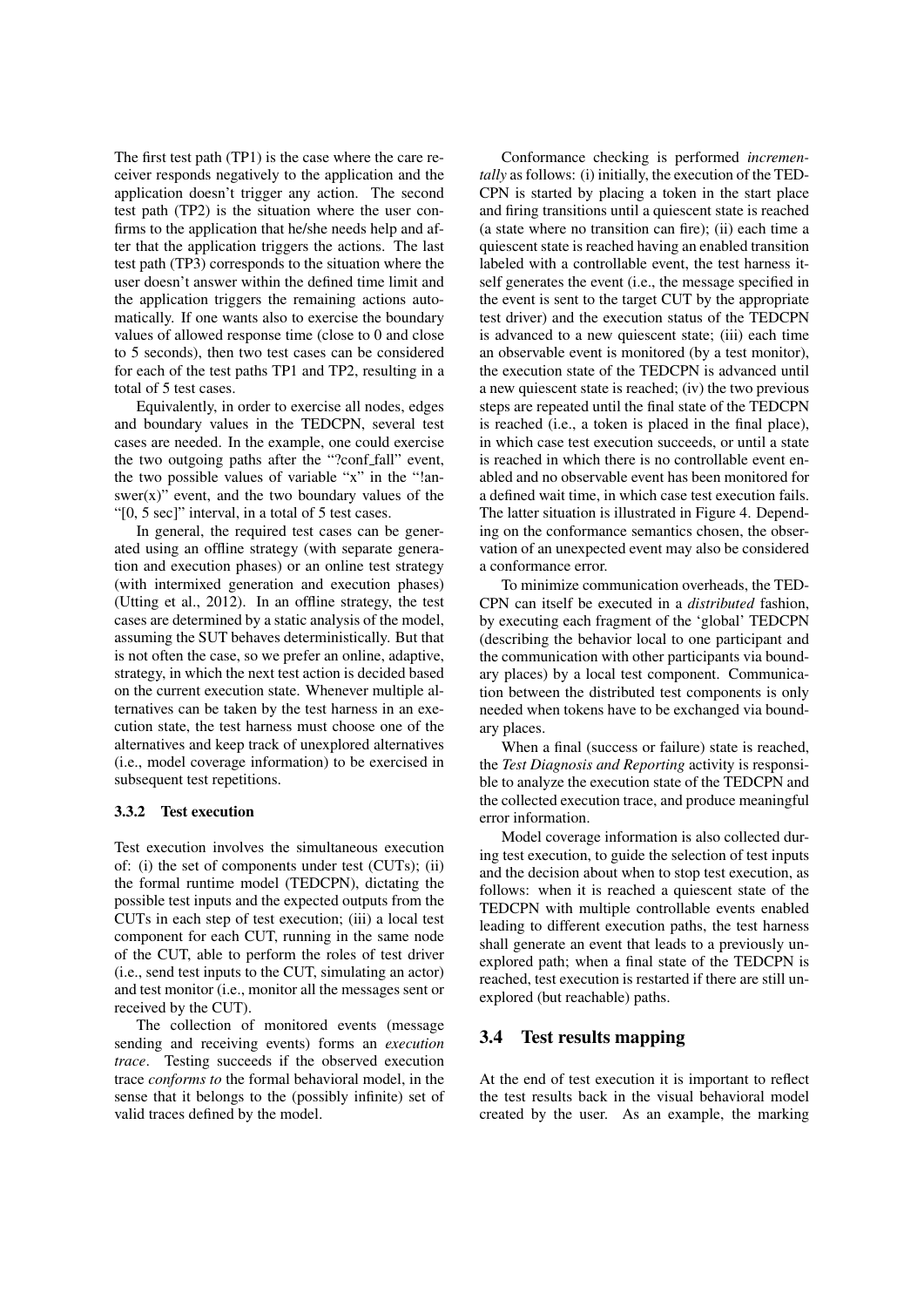shown in the net of Figure 4 corresponds to the final state of a failed test execution in which the Fall Detection App didn't send an emergency call. By a simple analysis of this final state (and traceability information between the source SD and the TEDCPN), it is possible to point out to the tester which messages in the source SD were covered and what was the cause of test failure (missing "emergency call" message), as shown in Figure 3.

# 4 TOOLSET ARCHITECTURE

Figure 5 depicts a layered architecture of a toolset for supporting the test process and approach described in the previous section, promoting reuse and extensibility.

At the bottom layer in Figure 5, the SUT is composed by a set of components under test (CUT), executing potentially in different nodes (OMG, 2011). The CUT interact with each other (usually asynchronously) and with the environment (users or external systems) through well defined interfaces at defined interaction points or ports (Hierons, 2014; Gross, 2005).

The three layers of the toolset are described in the following sections.



Figure 5: Toolset architecture.

### 4.1 Visual modeling environment

At the top layer, we have a visual modeling environment, where the tester can create a *visual behavioral model* of the SUT, invoke test generation and execution, and visualize test results and coverage information back in the model.

This layer also includes a *translation tool* to automatically translate the visual behavioral models created by the user into the formal notation accepted by the test execution manager in the next layer, and a *mapping tool* to translate back the test results (coverage and error information) to annotations in the visual model.

The model transformations can be implemented using existing MDA technologies and tools (Völter et al., 2013).

### 4.2 Test execution engine

At the next layer, the test execution engine is the core engine of the toolset. It comprises a *model execution & conformance checking engine*, responsible for incrementally checking the conformance of observed execution traces in the SUT against the *formal runtime model* derived from the previous layer, and a *test execution manager*, responsible for initiating test execution (using the services of the next layer), forward execution events (received from the next layer) to the model execution & conformance checking engine, decide next actions to be performed by the local test driving and monitoring components in the next layer of the system, and produce *test results* and diagnosis information for the layer above.

The model execution & conformance checking engine can be implemented by adapting existing Petri net engines, such as CPN Tools (Jensen et al., 2007).

# 4.3 Distributed test monitoring and control infrastructure

We adopt a hybrid test monitoring approach as proposed in (Hierons, 2014), combining a centralized 'tester' and a local 'tester' at each port (component interaction point) of the SUT, that was shown to lead to more effective testing than a purely centralized approach (where a centralized tester interacts asynchronously with the ports of the SUT) or a purely distributed approach (where multiple independent distributed testers interact synchronously with the ports of the SUT).

Hence, the Distributed Test Monitoring and Control Infrastructure comprises a set of *local test driving and monitoring* (LTDM) components, each com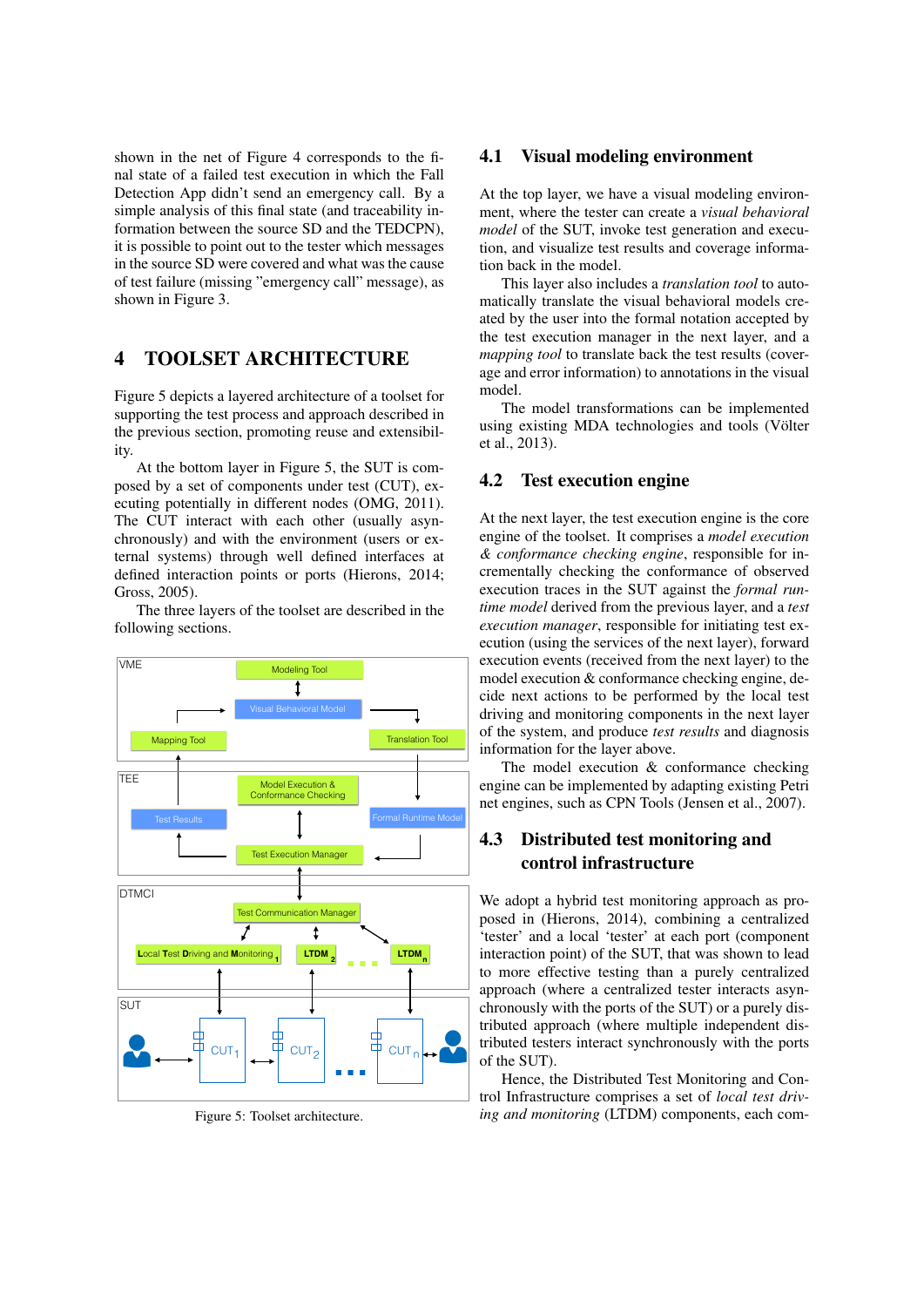municating (possibly synchronously) with a component under test (CUT), performing the roles of test monitor, driver and stub; and a *test communication manager* (TCM) component, that (asynchronously) dispatches control orders (coming from the previous layer) to the LTDMs and aggregates monitoring information from the LTDMs (to be passed to the previous layer).

During test execution, the TEDCPN may be executed in a centralized or a distributed mode, depending on the processing capabilities that can be put in the LTDM components. In centralized mode, the LTDM components just monitor all observable events of interest and send them to the central TEM; they also inject controllable events when requested from the central TEM. In distributed mode, a copy of each fragment (up to boundary places) is sent to the respective LTDM component for local execution. When there is the need to send a token to a boundary place, the LTDM sends the token to the central TEM, which subsequently dispatches it to the consumer LTDM. Because of possible delays in the communication of tokens through boundary places, the LTDM components must be prepared to tentatively accept observable events before receiving enabling tokens in boundary places.

This infrastructure may be implemented by adapting and extending existing test frameworks for distributed systems, such as the ones described in Section 2.3.

Different LTDM components will be implemented for different platforms and technologies under test, such as WCF (Windows Communication Foundation), Java EE (Java Platform, Enterprise Edition), Android, etc. However, a LTDM component implemented for a given technology will be reused without change to monitor and control any component under test that uses that technology. For example, in our previous work for automating the scenario-based testing of standalone applications written in Java, we developed a runtime test library able to trace and manipulate the execution of any Java application, using AOP (aspect-oriented programming) instrumentation techniques with load-time weaving. In the case of a distributed Java application, we would need to deploy a copy of that library (or, more precisely, a modified library, to handle communication) together with each Java component under test. In the case of a distributed system implemented using other technologies (with different technologies for different components in case of heterogeneous systems), similar test monitoring components suitable for the technologies involved will have to be deployed.

# 5 CONCLUSIONS

In this paper, it was presented a novel approach and process for automated scenario-based testing of distributed and heterogeneous systems. It was also presented the architecture of a toolset able to support and automate the proposed test process. Based in a multilayer architecture and using a hybrid test monitoring approach combining a centralized 'tester' and a local 'tester' this toolset promotes reuse and extensibility. In the approach proposed, the tester interacts with a visual modeling front-end to describe key behavioral scenarios of the SUT using UML sequence diagrams, invoke test generation and execution, and visualize test results and coverage information back in the model using a color scheme (see Figure 3). Internally, the visual modeling notation is converted to a formal notation amenable for runtime interpretation (see Figure 4) in the back-end. A distributed test monitoring and control infrastructure is responsible for interacting with the components of the SUT, under the roles of test driver, monitor and stub. At the core of the toolset, a test execution engine coordinates test execution and checks the conformance of the observed execution trace with the expectations derived from the visual model. For better understanding the approach and toolset architecture proposed, a real world example from the AAL domain was presented along the paper.

As future work we will implement a toolset following the architecture (represented in Figure 5) and working principles presented in this paper, taking advantage of previous work for automating the integration testing of standalone object-oriented systems. To experimentally assess the benefits of the approach and toolset, industrial level case studies will be conducted, with at least one in the AAL domain.

With such a toolset, we expect to significantly reduce the cost of testing distributed and heterogeneous systems, from the standpoint of time, resources and expertise required, as compared to existing approaches.

## ACKNOWLEDGEMENTS

This work is supported by project NORTE-07- 0124-FEDER-000059, financed by the North Portugal Regional Operational Programme (ON.2 - O Novo Norte), under the National Strategic Reference Framework (NSRF), through the European Regional Development Fund (ERDF), and by national funds, through the Portuguese funding agency, Fundação para a Ciencia e a Tecnologia (FCT). ˆ